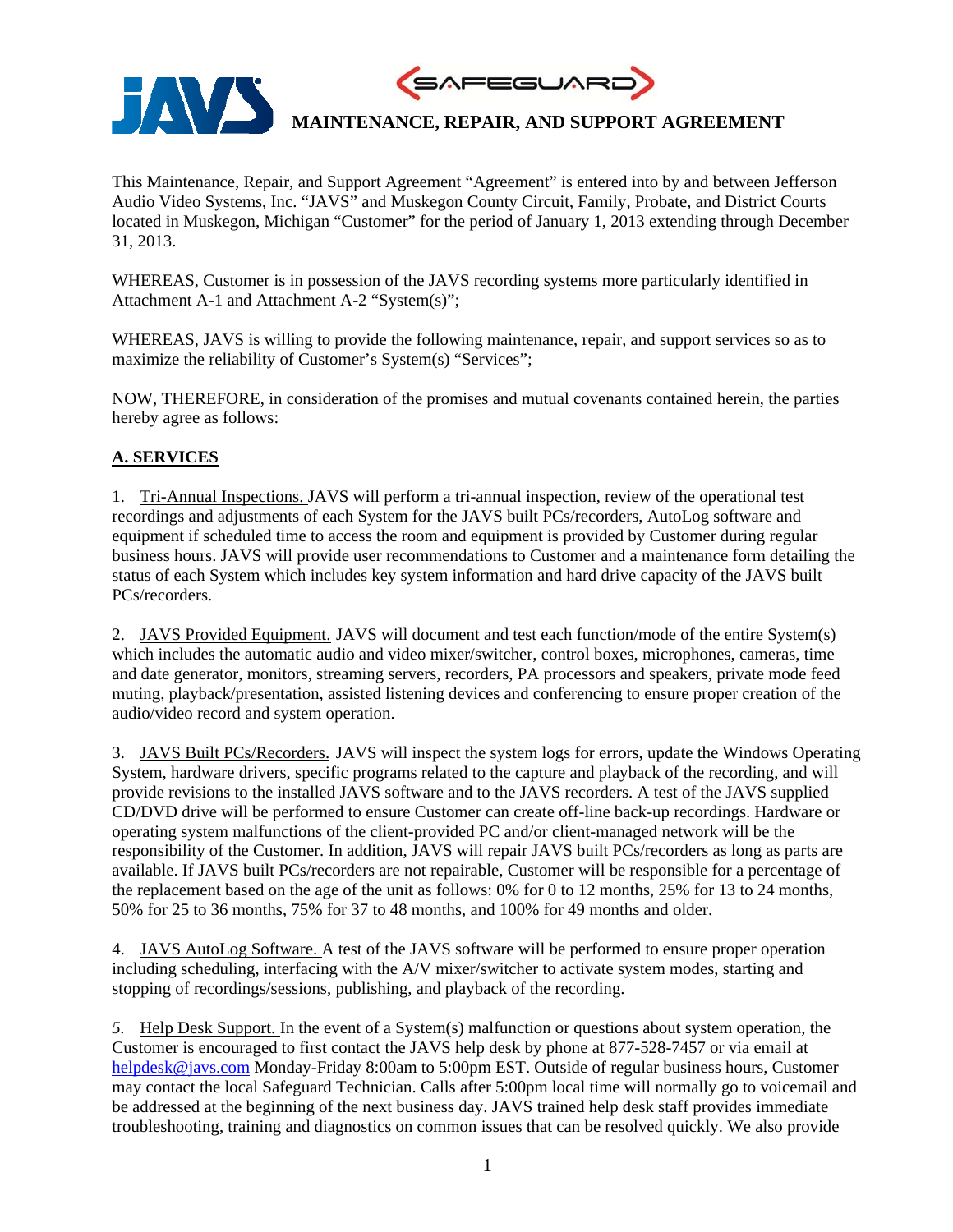on-line PC support and training through your Internet connection. If the issue requires an on-site technician for repair, our help desk will gather the necessary contact information including: Contact's name, phone number, city, room affected and a detailed description of the issue. The contact information is required for JAVS help desk to log/track the issue properly, assign a priority level and dispatch the appropriate technician for that location. Each of our technicians is equipped to train and customize the System(s) to your needs.

6. Response Times. In the event that an on-site repair is required to address a reported issue, a JAVS Safeguard Technician will schedule a visit during regular business hours. The response time is conditional to Customer's approved room and equipment availability and the severity of the issue, which is measured in four priority levels: Urgent, High, Normal and Supportive. Any variation from the timeframes referenced below will be discussed and mutually agreed upon by Customer and JAVS. For clarification, the priority levels are described in the table below:

| <b>Priority</b>   | <b>Example</b>                                                                                                                                              | <b>Initial</b>      | <b>On-Site</b>                                                         |
|-------------------|-------------------------------------------------------------------------------------------------------------------------------------------------------------|---------------------|------------------------------------------------------------------------|
| Level             |                                                                                                                                                             | Response*           | Response**                                                             |
| <b>Urgent</b>     | Non-Recording System; inability to record audio; inability to                                                                                               | 1 Business          | 2 Business                                                             |
|                   | record judge, witness or attorney microphone(s)                                                                                                             | Hour                | Days                                                                   |
| <b>High</b>       | Faulty monitor, camera, microphone (other than Urgent Level)<br>examples), or system mode not critical to recording;<br>publishing; SDR; video conferencing | 2 Business<br>Hours | 3 Business<br>Days                                                     |
| <b>Normal</b>     | System adjustments to microphone or PA levels, camera                                                                                                       | 4 Business          | 5 Business                                                             |
|                   | views and user settings; CaseViewer software                                                                                                                | <b>Hours</b>        | Days                                                                   |
| <b>Supportive</b> | Operational training or minor/preferred hardware or software<br>user adjustments                                                                            | 8 Business<br>Hours | Next scheduled<br>maintenance or<br>other higher level<br>repair visit |

**\***An "Initial Response" for the purposes of this Agreement is when a service ticket is opened and acknowledged by JAVS help desk or JAVS Safeguard Technician.

**\*\***An "On-Site Response" for the purposes of this Agreement is the time from when JAVS help desk or JAVS Safeguard Technician logs the ticket and when the JAVS Safeguard Technician arrives to Customer's agreed upon appointment for the initial on-site repair.

7. On-Site Repair. During the process of an on-site repair, the JAVS Safeguard Technician will attempt to repair the faulty equipment dependent upon parts and courtroom availability. If the equipment is not repairable in the field, either a loaner unit will be installed until the original equipment is repaired and reinstalled or a permanent exchange will be put into service. If the failed equipment does not affect an urgent priority level repair, then a loaner will not be required. If products or parts are no longer supported by the original equipment manufacturer and deemed non-repairable, Customer will be responsible for the purchase of a replacement product or part. If the failed equipment is listed on the obsolete list per Attachment B, then JAVS will provide a quote to upgrade the affected product or part.

8. Modification of Operation. Occasionally a change of usage, operation or enhancement of operation is desired by Customer. JAVS will provide a quote for the changes or enhancements. A requested change or upgrade that is authorized by Customer and approved by JAVS, will be performed in accordance with agreed specifications. Customer will purchase any additional hardware as may be required; the newly purchased hardware will be covered by a one-year warranty period commencing with the completion of installation, but will not extend the existing Agreement. Following the warranty period, Customer will have the option to add the new hardware to the Agreement at a prorated rate if applicable.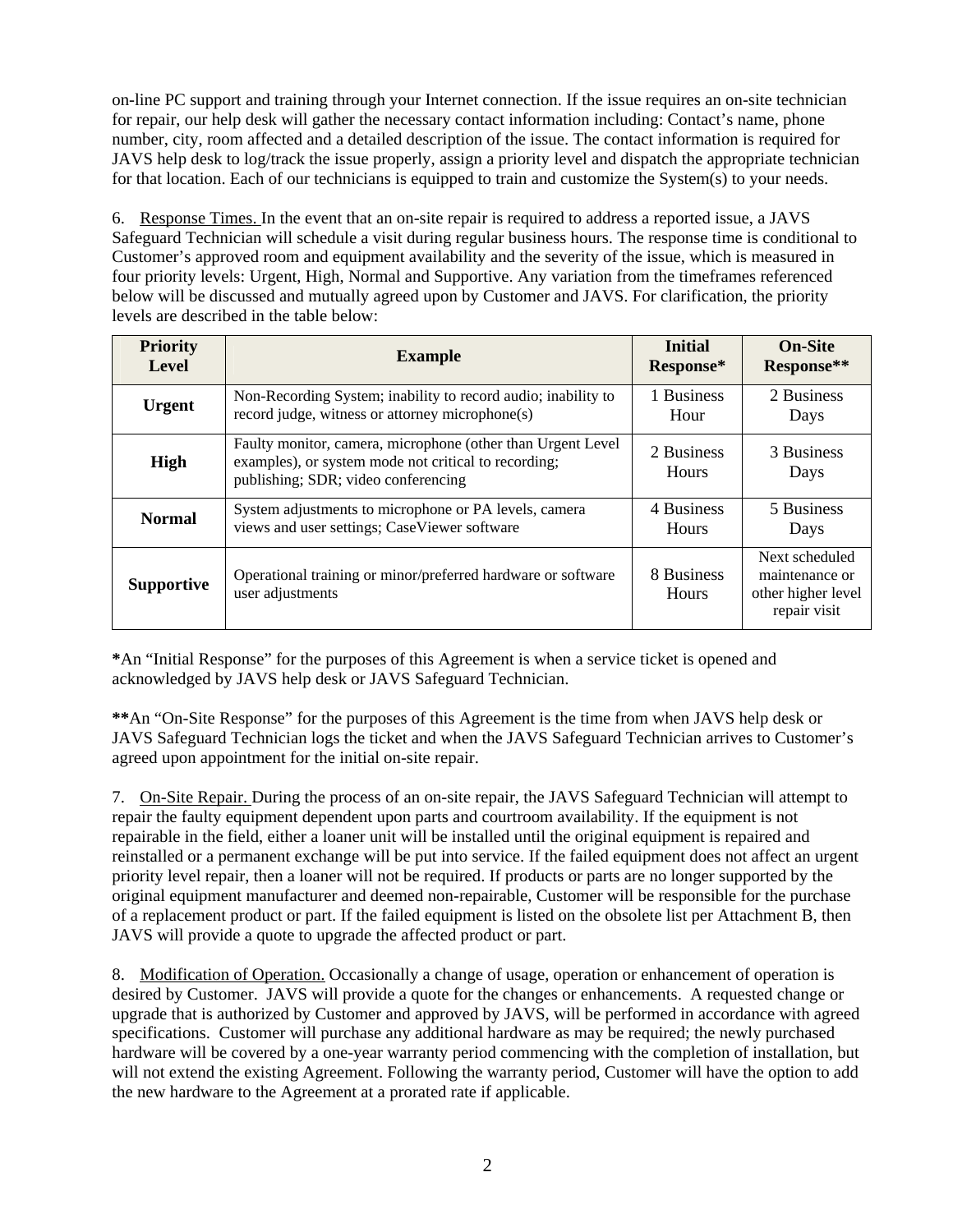9. Updates. At its option, JAVS may offer to include certain updates to the System(s) as part of this Agreement. The inclusion of updates, if any, will be for software revisions and minor hardware. This will assist JAVS to maintain a consistent level of engineering in every system and will promote compatibility among the System(s). Updates will not include major equipment changes, such as microphones, recorders, cameras, hard drives, or operating system. Updates will be performed with Customer's approval.

JAVS will provide minor revision software updates for AutoLog™ and other JAVS branded software. Software updates must be compatible with the hardware installed and with the permission of the Customer.

## **B. EXCLUSIONS**

Notwithstanding anything to the contrary elsewhere in this Agreement, JAVS shall have no responsibility and/or liability in regards to the following:

- 1. Normal wear and tear items such as VCR's, Back-up UPS's, projector lamps, television picture tubes and plasma displays.\*
- 2. Consumable items such as batteries, video tapes, CD's, DVD's, printer paper, and print cartridges.\*
- 3. Services, software, hardware, and Operating Systems that are no longer supported by a third party. \*\*
- 4. Upgrades of recording systems which would transition from VCR's to digital recording or major software version upgrades, such as AutoLog 5 to AutoLog 6 or Suite 7.
- 5. Vandalism (including inmate abuse), deliberate tampering with the System(s), intentional or unintentional damage caused by other contractors/staff, attempted repair and/or maintenance by any personnel not employed by JAVS. \*\*
- 6. Repair or replacement of any equipment in the event of damage due to negligence or other claims covered by Customer's insurance.\*\*
- 7. Customer-provided or non-JAVS certified equipment, hardware, and software. \*\*
- 8. Moving of equipment. \*\*
- 9. Customer requested on-site advanced training. \*\*
- 10. Repairs and/or service that requires reconfiguring JAVS equipment due to changes made by Customer's third party hardware, network, anti-virus settings, or any local IP provider connection (i.e. change of IP address or network configuration).\*\*
- 11. Lost records or data recovery due to equipment failure, computer viruses or Customer user error.
- 12. Shipping delays for repair, loaner or replacement parts and equipment.

\*Customer approval required for the purchase of a replacement part/product (no labor charge). \*\*Customer approval required to perform services for the indicated Exclusions, which will be billed at current labor rates plus parts and expenses if applicable.

### **C. TERMS**

1. The effective date of this Agreement is January 1, 2013 and will continue for a period of one year thereafter.

2. **Fees; Payments**. In consideration of JAVS provision of the Services, Customer pays a fixed fee of **\$39,486.16** "Fee". Payment of Fee will be made within 30 days from the date of invoice. Fee reflects an overall agreement discount. Breakdown of Fee is per Attachment A-1 and Attachment A-2; summary is as follows:

- 1. \$7,432.00 Circuit Court systems
- 2. \$4,801.00 Family Court systems
- 3.  $$1,314.00 3<sup>rd</sup>$  Floor Hearing Room systems
- 4. \$2,134.00 Probate Court system
- 5. \$24,611.00 District Court systems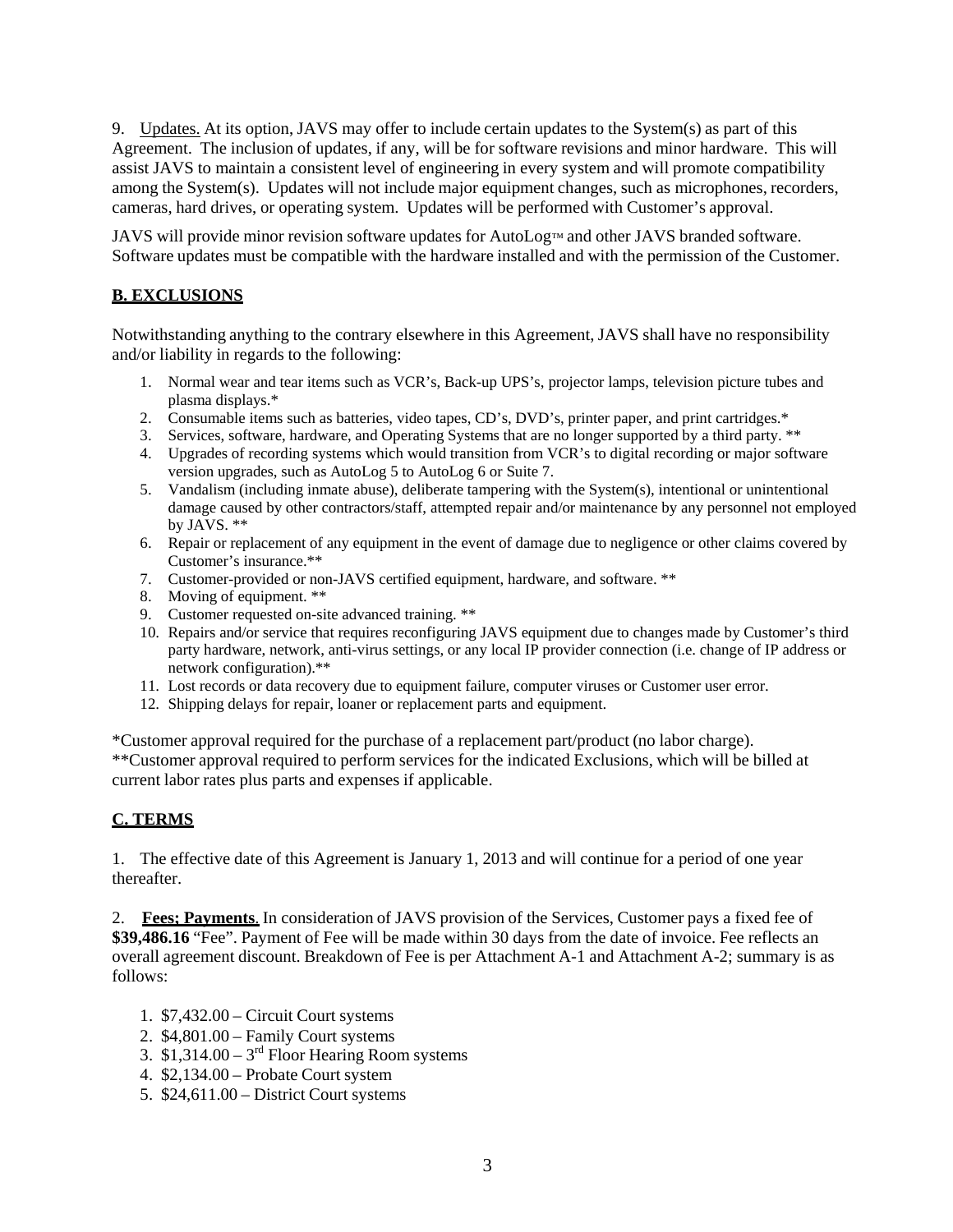3. Refunds. Refunds of Fees payable hereunder will be limited to a pro-rated portion calculated per business day of the total amount paid for the Agreement in the event that an agreed response time is not met. The pro-rated portion of the Agreement Fees payable to Customer as a refund shall be limited to the number of days required to respond that are in excess of the agreed response period. No refund shall be payable for days that JAYS does not have access to the covered equipment. No refund shall exceed the value of the Agreement. A request for a pro-rated refund payable to Customer for a decommissioned System(s) must be received in writing.

### D. NO WAIVER

WHETHER BY CHOICE OR NEGLECT JA VS FAILURE TO ENFORCE ANY TERM, EXCLUSION, OR LIMITATION HEREIN SHALL NOT BE CONSTRUED OR INTERPRETED AS A WAIVER OF JAYS RIGHT TO ENFORCE ANY TERM, EXCLUSION, OR LIMITATION CONTAINED IN THIS AGREEMENT.

## E. LIMITATION OF LIABILITY

JAYS DOES NOT ACCEPT LIABILITY BEYOND THE REMEDIES SET FORTH IN THIS AGREEMENT OR ANY LIABILITY FOR INCIDENTAL OR CONSEQUENTIAL DAMAGES, INCLUDING WITHOUT LIMITATION ANY LIABILITY FOR PRODUCTS NOT BEING AVAILABLE FOR USE OR FOR LOST DATA OR SOFTWARE. SOME STATES (OR JURISDICTIONS) DO NOT ALLOW THE EXCLUSION OR LIMITATION OF INCIDENTAL OR·CONSEQUENTIAL DAMAGES, SO THE ABOVE LIMITATIONS MAY NOT APPLY TO YOU.

### F. DISPUTE RESOLUTION

ANY CLAIM, DISPUTE, OR CONTROVERSY, WHETHER IN CONTRACT, TORT, OR OTHERWISE, WHETHER PRE-EXISTING, PRESENT OR FUTURE, AND INCLUDING STATUTORY, COMMON LAW, INTENTIONAL TORT AND EQUITABLE CLAIMS AGAINST JAVS arising from or relating to this Agreement, its interpretation, performance, or the breach, termination or validity thereof, the relationships which result from this Agreement, including, to the full extent pennitted by applicable law, limitations of liability, indemnity, and relationships with third parties, JAYS advertising, or any related purchase or service SHALL BE RESOLVED EXCLUSIVELY AND FINALLY BY BINDING ARBITRATION ADMINISTERED BY THE NATIONAL ARBITRATION FORUM (NAF) under its Code of Procedure then in effect (available via the Internet at http://www.arb-forum.com/, or via telephone at 800- 474-2371).

ARBITRATION AND ALL RELATED PROCEEDINGS SHALL TAKE PLACE IN LOUISVILLE, JEFFERSON COUNTY, KENTUCKY. Further, the arbitration will be limited solely to the dispute or controversy between Customer and JAVS. Any award of the arbitrator(s) shall be final and binding on each of the parties, and may be entered as a judgment in a court of competent jurisdiction. Information may be obtained and claims may be filed with the NAF at P.O. Box 50191, Minneapolis, MN 55405.

## ACCEPTED BY CUSTOMER Muskegon County 14<sup>th</sup> Circuit Court

| Signature $\frac{1}{4}$ |                         |  |
|-------------------------|-------------------------|--|
| Name Jan                |                         |  |
| Title $A \leq s$        | E Panily Division Admin |  |
| Date<br>ニンズシ            |                         |  |

| <b>ACCEPTED BY JAVS</b>             |  |
|-------------------------------------|--|
| Jefferson Audio Video Systems, Inc. |  |
| Signature Form Dalton               |  |
| Name Lynn Dalton                    |  |
| Title Contract Administrator        |  |
| Date 01/24/13                       |  |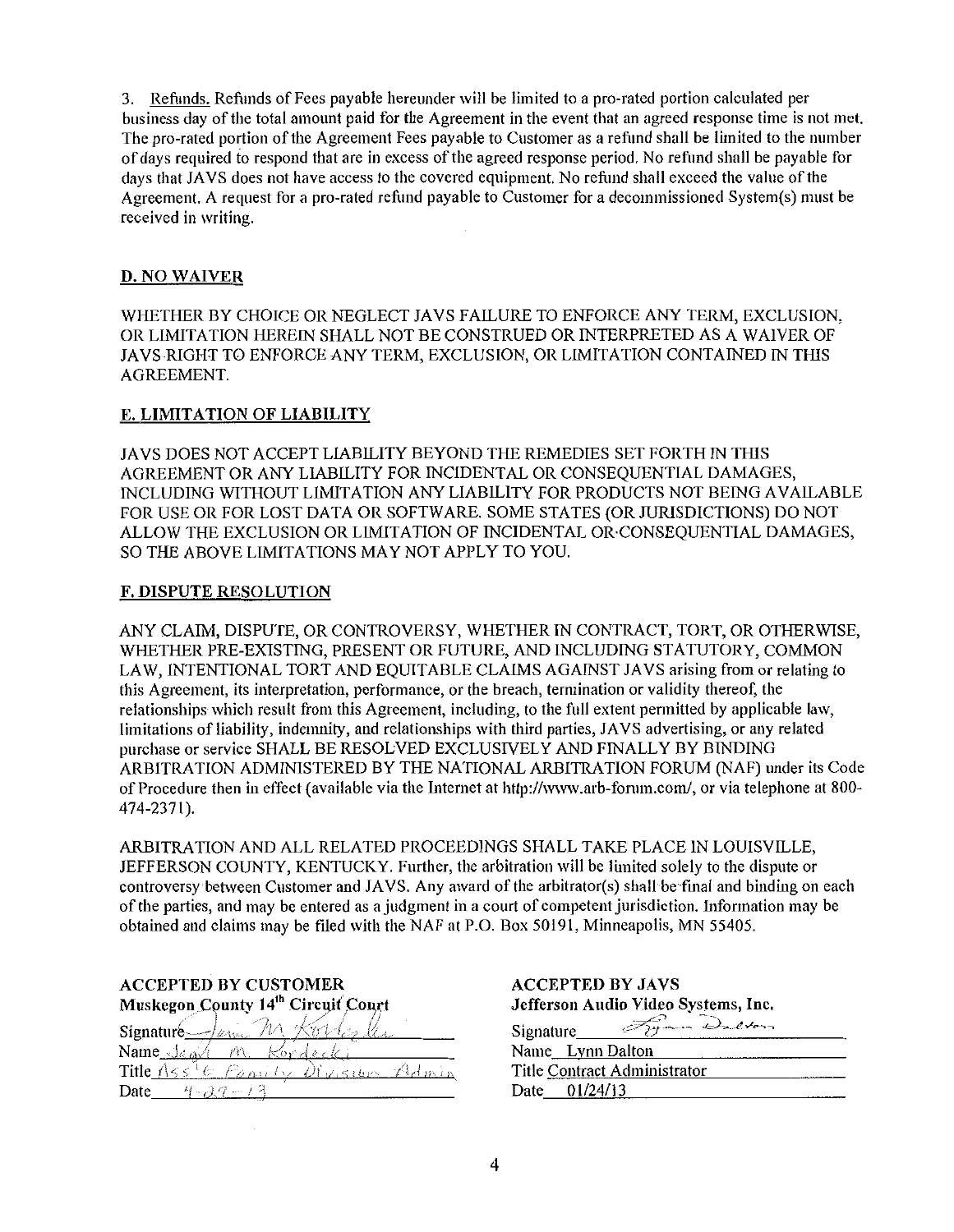| <b>ACCEPTED BY CUSTOMER</b>                     |          |  |  |
|-------------------------------------------------|----------|--|--|
| Muskegon Coynty 60 <sup>th</sup> District Court |          |  |  |
| Signature                                       | Mody all |  |  |
| Name                                            | tennard  |  |  |
| Title                                           |          |  |  |
| Date                                            |          |  |  |
|                                                 |          |  |  |

Customer contact for scheduling of maintenance/repair 14<sup>th</sup> Circuit Court 14'" Circuit Court  $\frac{N \text{ame} \cdot N \text{w}$ skegan County Help Desk of Phone 231-724-4513 **Email** <u>kelpdesk@co</u>:mps Kegon(MIUS of Simm cuille sel  $\epsilon$ rville se (ev. co. m

|       | 3rd Floor Hearing Rooms |            | Customer contact for scheduling of maintenance/repair |
|-------|-------------------------|------------|-------------------------------------------------------|
| Name  |                         |            |                                                       |
| Title |                         | $\alpha$ S | hove<br>Œ.                                            |
| Phone |                         |            |                                                       |
| Email |                         |            |                                                       |

Customer contact for scheduling of maintenance/repair  $60<sup>th</sup>$  District, Court Name *Ryan Foster* Title  $\frac{f_0 f_0}{231638}$ Phone<sub>,</sub>  $231638 - 7560$ <br>Email fosterry @ co. musks Fosterry  $@$  co. muskagon,  $m$ , US

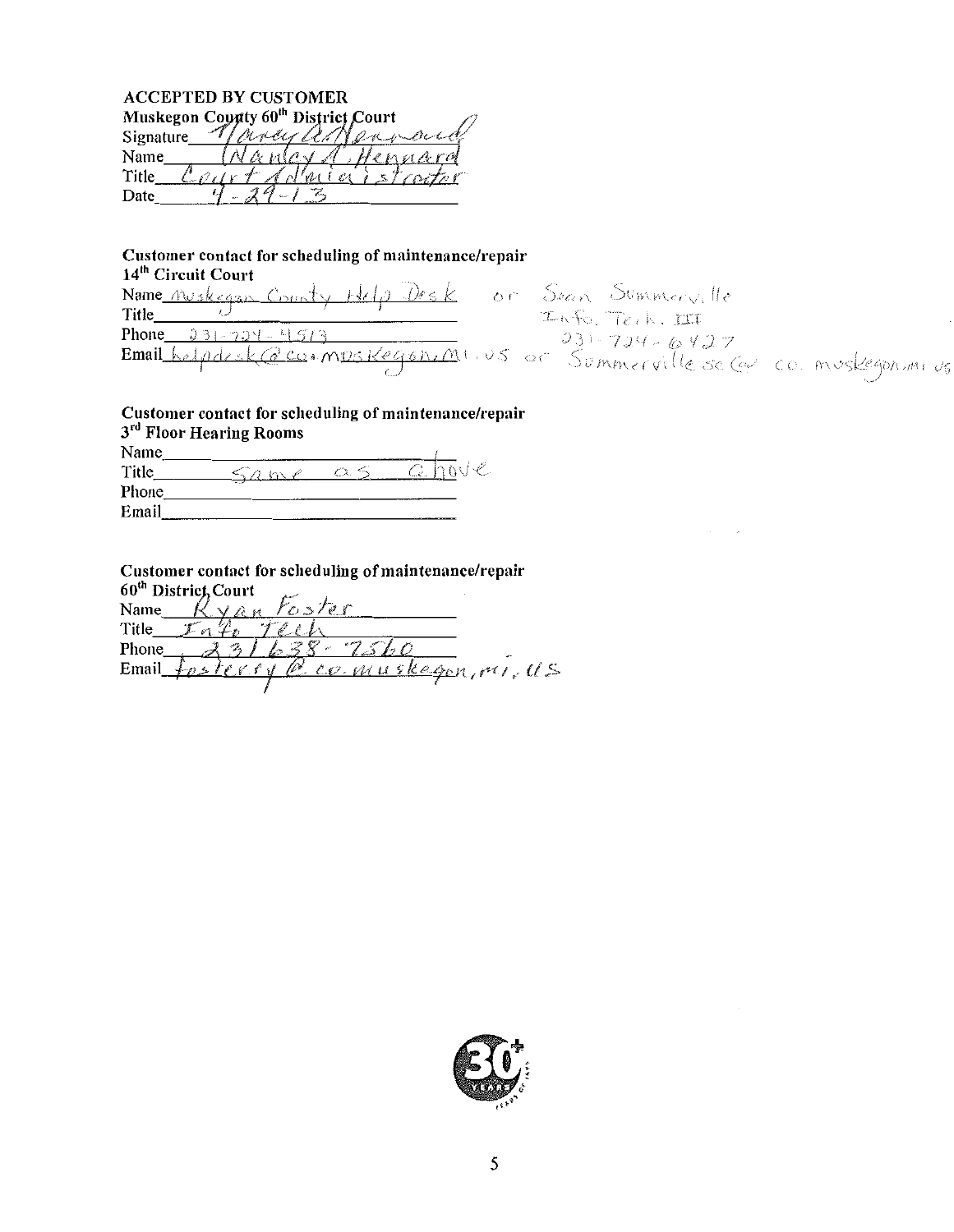

## **MAINTENANCE, REPAIR, AND SUPPORT AGREEMENT**

## **Muskegon County Circuit, Family, and Probate Courts January 1, 2013 to December 31, 2013**

| Courtroom:                  | System:                                   | Rate:         | <b>Full Annual</b><br>Rate: |
|-----------------------------|-------------------------------------------|---------------|-----------------------------|
| Circuit - Judge Hicks       | CT-4a, AL6, PDR, SDR                      | \$2,667.00    | \$3,200.00                  |
| Circuit - Judge Marietti    | CT-4a, Chambers, AL6, PDR, SDR, Projector | \$3,500.00    | \$4,200.00                  |
| Circuit - Judge Marietti VC | Polycom HDX7000 Video Conference Unit     | $$348.00$ **  | \$1,045.00                  |
| Circuit - Portable System   | E4 Precision, AL6, PDR                    | \$917.00      | \$1,100.00                  |
| <b>TOTAL CIRCUIT:</b>       |                                           | \$7,432.00    | \$9,545.00                  |
| Family - Judge Pittman      | CT-4b, AL7, PDR, SDR                      | $$2,134.00*$  | \$3,200.00                  |
| Family - Judge Ruck         | CT-4a, Chambers, AL6, PDR, SDR            | \$2,667.00    | \$3,200.00                  |
| <b>TOTAL FAMILY:</b>        |                                           | \$4,801.00    | \$6,400.00                  |
| 3rd Floor Hearing Room 313  | Actua, AL7, PDR, SDR                      | $$0.00*$      | \$1,957.00                  |
| 3rd Floor Hearing Room 317  | 4b, AL7, PDR, SDR                         | $$1,314.00$ * | \$1,970.00                  |
| <b>TOTAL 3rd FLOOR:</b>     |                                           | \$1,314.00    | \$3,927.00                  |
| Probate - Judge Mullally    | CT-4b, Chambers, AL7, PDR, SDR            | $$2,134.00*$  | \$3,200.00                  |
| <b>TOTAL:</b>               |                                           | \$15,681.00   | \$23,072.00                 |

All rates for Circuit, Family, Probate and 3rd Floor are prorated for the period of 3/1/13 to 12/31/13

\*Rate reflects an upgrade discount applied in addition to the prorated rate

\*\*Rate is prorated for the period of 9/1/13 to 12/31/13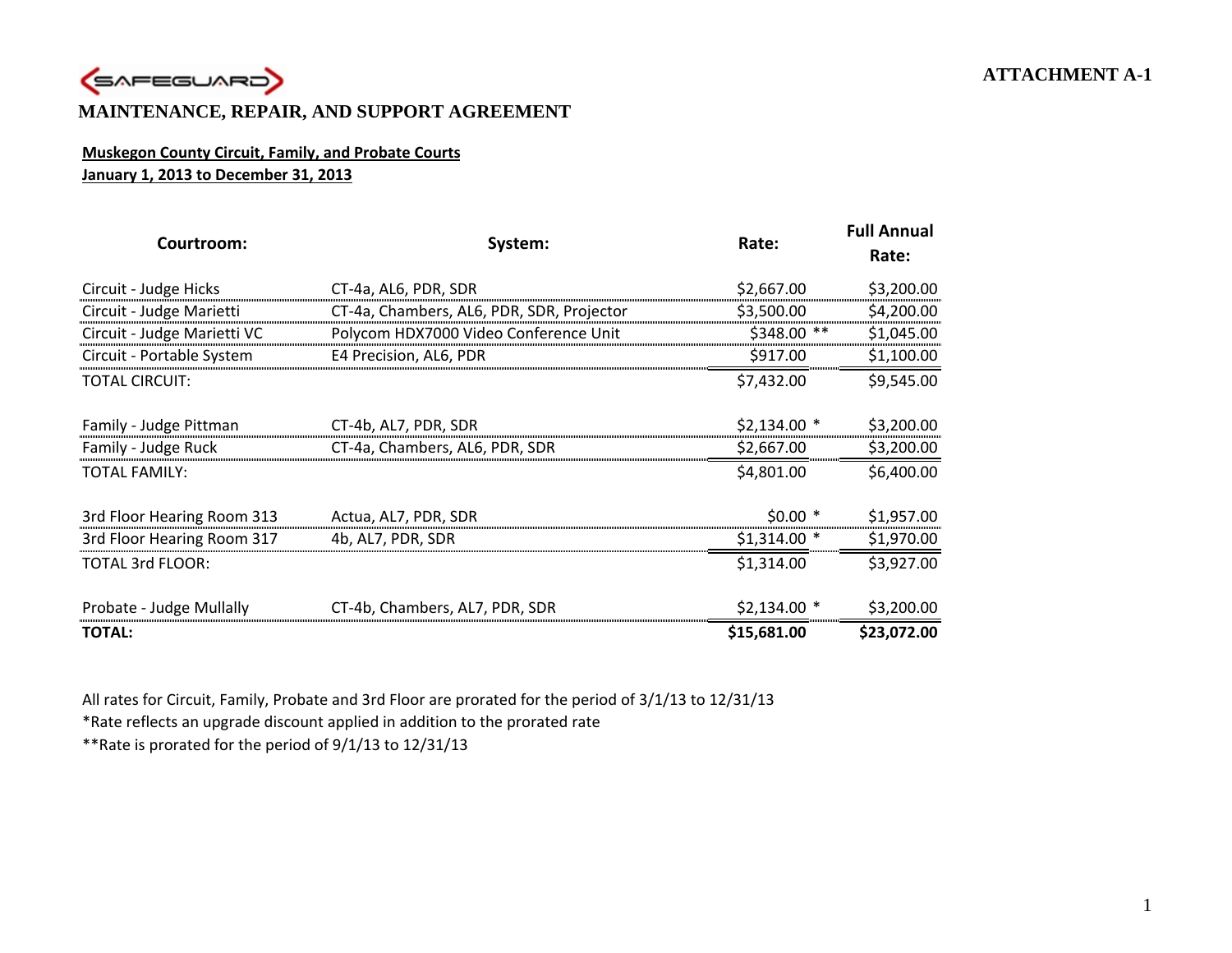# **ATTACHMENT A-2**



## **MAINTENANCE, REPAIR, AND SUPPORT AGREEMENT**

## **Muskegon County District Court**

### **January 1, 2013 to December 31, 2013**

| Courtroom:                            | System:                                  | Rate:       |
|---------------------------------------|------------------------------------------|-------------|
| District 201                          | CT-4b, AL7, PDR, SDR, Control Center 7   | \$5,240.00  |
| District 202                          | CT-4b, AL7, PDR, SDR, Control Center 7   | \$5,128.00  |
| District 203                          | CT-4b, AL7, PDR, SDR, Control Center 7   | \$5,128.00  |
| District 204                          | CT-4b, AL7, PDR, SDR, Control Center 7   | \$5,128.00  |
| Distirct 202, 203, 204                | Polycom HDX7000 Video Conferencing Units | \$3,135.00  |
|                                       |                                          |             |
| Shared                                | <b>Evidence Presentation</b>             | \$681.00    |
| 2nd Floor Jury Assembly/Training Room | PC, AL7                                  | \$171.00    |
| TOTAL DISTRICT:                       |                                          | \$24.611.00 |